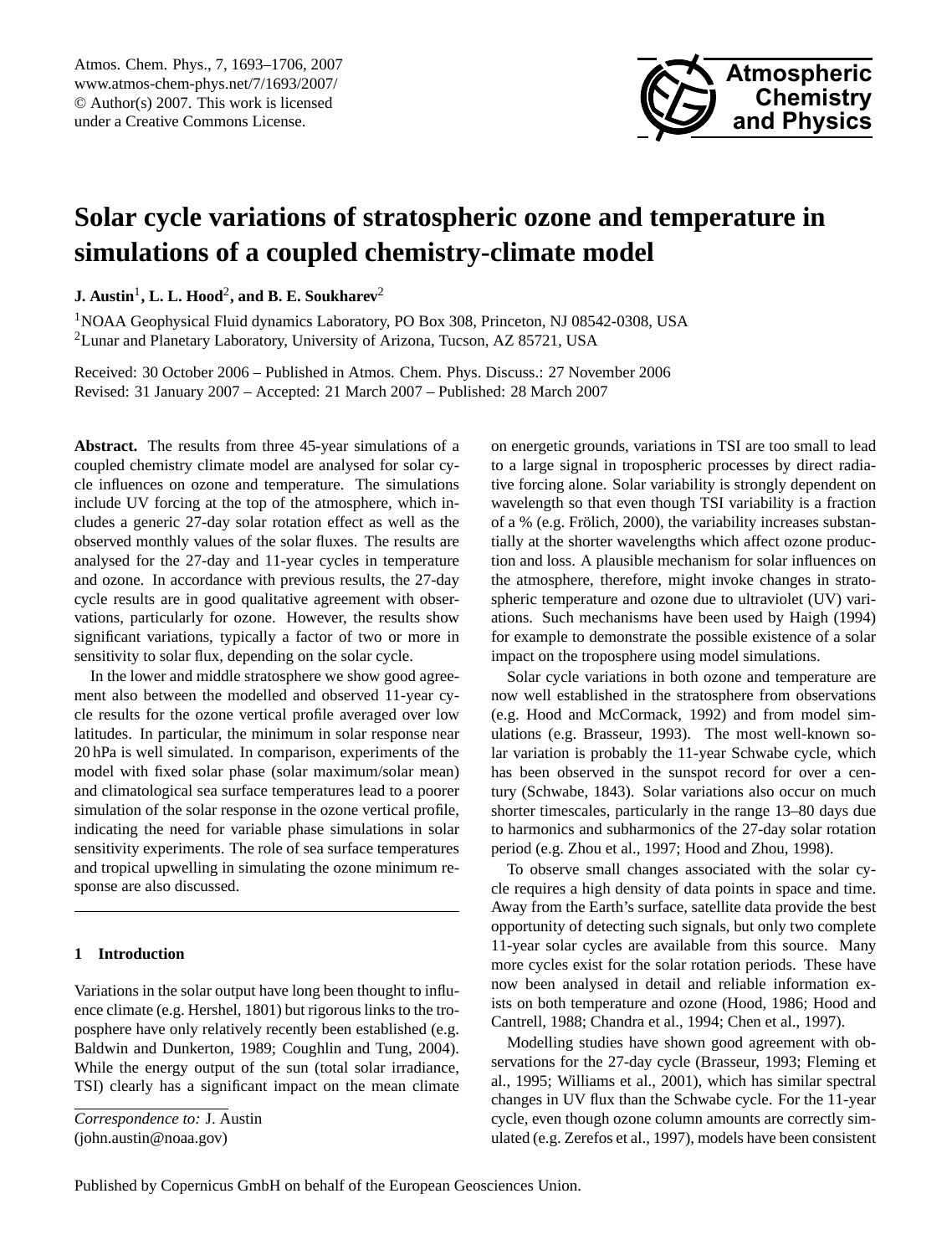**Table 1.** List of model experiments with AMTRAC, simulating the past. For each simulation, the date indicated refers to the corresponding amounts for all the external forcings, including the WMGHGs and halogen amounts.

| Name                           | Dates                  | Solar Forcing          | Description                                    |
|--------------------------------|------------------------|------------------------|------------------------------------------------|
| <b>TRANSA</b><br><b>TRANSB</b> | 1960-2005<br>1960-2005 | Transient<br>Transient | Transient forcings, A<br>Transient forcings, B |
| <b>TRANSC</b>                  | 1960-2005              | Transient              | Transient forcings, C                          |
| SL <sub>2000</sub>             | 2000<br>$F_{10}$ 7=147 | Fixed mid-cycle        | Control run, 31 years                          |
| <b>SL2000B</b>                 | 2000<br>$F_{10}$ 7=222 | Fixed solar max.       | Control run, 26 years                          |

in simulating too much ozone in the middle stratosphere, and not enough in the lower and upper stratosphere (Brasseur, 1993; Haigh, 1994; Shindell et al. 1999; Tourpali et al., 2003; Egorova et al., 2004). Despite improvements in models, including the use of 3-D coupled chemistry-climate models (e.g. Labitzke et al., 2002) these differences persist. A recent synthesis of observations and comparison with model results is given by Soukharev and Hood (2006). To date, the simulations have typically been run in solar maximum versus solar minimum mode, which is of course not how the atmosphere behaves. This is to minimise the computational expense of multi-decadal simulations with 3-D models. Therefore, there is a possibility either that the full solar cycle needs to be represented, or that there are missing processes in many of the simulations completed. Early work (Callis et al., 2001, and references therein) have suggested that  $NO<sub>x</sub>$  generation in the upper mesosphere due to energetic electron precipitation (EEP) may be one such missing process and recent works (Langematz, et al., 2005; Rozanov et al., 2005a) have addressed this using updated models. These events are expected to occur more during solar minimum and in the model simulations the extra  $NO<sub>x</sub>$  is advected to the middle stratosphere where ozone can be depleted. As a consequence of the ozone "self healing" effect additional ozone is generated in the lower stratosphere. Thus, the ozone total column could be relatively unaffected by this process but the vertical profile of the ozone change would be improved in comparison with measurements. However, the amount of  $NO<sub>x</sub>$  inserted into the mesosphere in some model studies appears to be more than can be expected by EEP events alone, and questions remain as to how sufficient  $NO<sub>x</sub>$  can be advected to the tropical middle stratosphere. Indeed, recent estimates (Hood and Soukharev, 2006) tend not to support the presence of a significant impact of solar cycle  $NO<sub>x</sub>$  on tropical ozone. In this work, 27-day and 11-year solar cycle variations of ozone and temperature are investigated using transient simulations of a coupled chemistry-climate model with observed forcings.

### **2 Model simulations**

Results are presented from simulations of the coupled chemistry climate model AMTRAC (Atmospheric Model with TRansport And Chemistry). The simulations have been described and results have been presented previously for ozone, water and age of air (Austin and Wilson, 2006; Austin et al., 2007), and contributed to the model intercomparison experiment REF1 of Eyring et al. (2006). The model includes comprehensive stratospheric chemistry but simplified tropospheric chemistry, including mainly methane chemistry. The concentrations of well mixed greenhouse gases (WMGGs) and organic halogen molecules have been specified from observations for the period 1960–2005, and provide radiative forcings to the model climate. Sea Surface Temperatures and Sea Ice (collectively referred to as SSTs) are specified at the model lower boundary as a function of time from the Hurrell dataset (Hurrell et al., personal communication, 2005). Observed aerosol extinctions are included to represent the impact of volcanic eruptions. Monthly averaged solar forcing is specified from observations and a 27-day variation in solar forcing is superimposed as a sine wave. The model does not simulate a quasi-biennial oscillation (QBO), nor is one forced externally. Twelve complete solar cycles of model results are available from the three ensemble runs, together with 26 years or more each of fixed phase solar maximum/solar mean timeslice experiments. See Table 1 for the list of experiments completed.

Solar cycles are included in the model in both the radiation and the photochemistry, but in different ways. In the radiation, the spectrally varying solar flux changes monthly in accordance with the calculations of Lean et al. (2005) but the 27-day solar rotation period was not included, because the large changes in the radiation code could not be included on a timely basis. The radiation scheme consists of 18 short wave bands, as described in more detail in Anderson et al. (2004) and references therein. In the photochemistry, solar variability is included by a linear parameterisation of the 10.7 cm flux, including a monthly mean term and a term representing the 27-day solar rotation period.

The photolysis rates are calculated using a lookup table for solar maximum and solar minimum conditions. For each of the two solar phases, the 27-day amplitude was calculated using Upper Atmosphere Research Satellite SOLar STellar Irradiance Comparison Experiment (UARS SOLSTICE) data (Rottman et al., 1993; Rottman, 1999), thus requiring four data points for each photolysis coefficient, and for each of the independent parameters of the lookup table (pressure, column ozone, solar zenith angle). Computation of the lookup table required solar flux data for the 158 bands of the photolysis rate code for periods close to solar maximum and solar minimum. The corresponding 10.7 cm flux values were then used in the parameterisation (below). Model sensitivity to the 11-year solar cycle is later analysed in terms of the 10.7 cm flux, and the 27-day oscillation is analysed for solar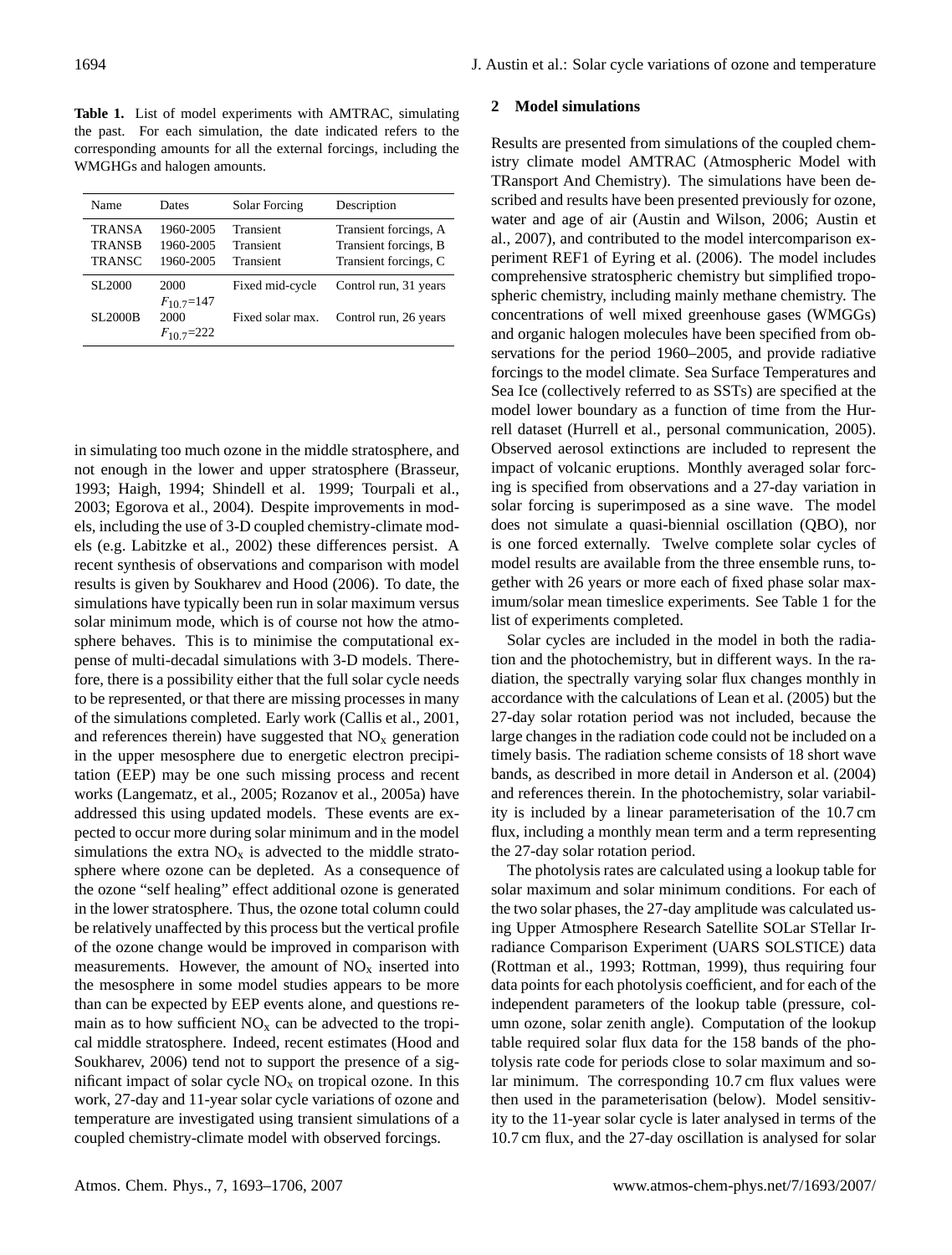maximum only in terms of the 205 nm flux implied in the SOLSTICE data.  $N_{\rm H}$  and  $N_{\rm H}$  and  $N_{\rm H}$  middle strategies of the 200  $\rm{mm}$  max map.

Each photolysis rate is given by

$$
J = c(J_{10.7} + J_{27} \sin \phi) \tag{1}
$$

Where c is a factor to correct for seasonal changes in the sunearth distance and  $\phi$  is the phase of the 27-day oscillation,<br>essented to be a cinq wave with largest simulated at solar assumed to be a sine wave with largest amplitude at solar maximum in accordance with observations.  $J_{10.7}$  and  $J_{27}$  are the photolysis rate and increment respectively for the 10.7 cm flux and the 27-day oscillation, which are determined by

$$
J_{10.7} = J_{\text{min}} + (F_{10.7} - 69.6)(J_{\text{max}} - J_{\text{min}})/154.3
$$
 (2)

$$
J_{27} = J_{27 \text{ min}} + (F_{10.7} - 69.6)(J_{27 \text{ max}} - J_{27 \text{ min}})/154.3 \tag{3}
$$

 $J_{\text{max}}$  and  $J_{\text{min}}$  are the photolysis rates for solar maximum and solar minimum respectively.  $F_{10.7}$  is the 10.7 cm solar flux corresponding to the model time, which is linearly interpolated between consecutive monthly mean observed valterporated between consecutive monthly mean observed values.  $J_{27 \text{ max}}$  and  $J_{27 \text{ min}}$  are the photolysis rate increment for the  $27$ -day oscillation. The quantities 69.6 and 154.3 in the above equations refer to the  $10.7$  cm flux value at solar minimum, and the amplitude of the solar cycle appropriate to the photolysis rate computations. As indicated by e.g. Rottman (1999) the amplitude of the 27-day oscillation varies sub-<br>concentrally green the greene of the 11 mag Salmaha such and stantially over the course of the 11-year Schwabe cycle and such a variation is incorporated into Eq.  $(3)$ . We do not explore the physics of this, but point out that the oscillation arises from movements of sunspots around the rotating sun which peak during the maximum of the Schwabe cycle, when higher numbers of sunspots are present. The 10.7 cm radio flux is a useful proxy as detailed measurements exist for over 5 solar cycles. In this work, we investigate the 27-day cy-<br>sumed was cle only at the times of the maxima in the Schwabe cycle. Figure 1 shows the observations of 10.7 cm flux ( $F_{10.7}$ ) since 1950 at monthly resolution and for comparison a sinusoidal function with 11-year period, mean 145 and amplitude 75 units is drawn in the figure. While the sinusoidal function fits the general behaviour of the flux values, some cycles are much stronger than others, and in general, the flux is slightly squarer in shape than the sinusoid. No additional solar impacts such as EEP effects are included in the model.  $\ddot{a}$  and  $\ddot{a}$  $ex-$ 

In addition to the above experiments, a 31-year control run (SL2000) was completed with fixed seasonally varying SSTs and fixed WMGGs, no volcanic aerosol and a fixed mid-cycle solar forcing. An additional 26 year simulation (SL2000B) was also completed for the year 2000 identical to the control but with the 10.7 cm flux increased by 75 units, corresponding to the flux in January 2002. To reduce the model spinup required, Experiment SL2000B was initialised with the results five years after the start of Experiment SL2000. Therefore, results for Experiments SL2000 and SL2000B are compared for only 26 years. For comparison with the transient runs, results for the difference SL2000B–SL2000 are rescaled to 100 units of  $F_{10.7}$ .

**Fig. 1.** (solid line). The broken line shows an approximate sinusoidal fit nam allength (solid line shows and with the state with the transmission line shows an approximate sites of the NOAA Geophysical Data Center [\(http://www.ngdc.noaa.](http://www.ngdc.noaa.gov/stp/SOLAR/ftpsolarradio.html) nus<br> [gov/stp/SOLAR/ftpsolarradio.html\)](http://www.ngdc.noaa.gov/stp/SOLAR/ftpsolarradio.html). **Fig. 1.** Observed monthly mean solar flux at 10.7 cm wavelength through the data with an 11-year period. The data were obtained

### **3 Analysis of model data**

In analysing of the model results, we use the linear regression hen and the photochemists, we use the mean regression algorithms of the National Algorithm Group (NAG, 1999), implemented on the GFDL high performance computing system. For the 27-day oscillation, the regression equation assumed was

$$
O_3 = a_0 + a_1t + a_2\sigma + a_3F_{10.7} + a_4\sin(\phi - \lambda) + \epsilon(t)
$$
 (4)

where t is time in days,  $\sigma$  is the aerosol surface area estimated from the optical depth and  $\lambda$  is an assumed phase lag.  $\epsilon$  is the residual term. Model results from one year periods were used. To minimise seasonal effects, the ozone values in Eq. (4) were treated as a time series of 13.5 27-day periods, which were averaged to give a single 27-day sequence of values. Calculations were performed for the 61 values of the phase lag −30 to +30 days. This method was applied to the model results for one calendar year corresponding to the peaks in each of the four Schwabe cycles – 1970, 1981, 1991 and 2001, for each of the three ensemble members.

For the Schwabe cycle, a similar regression equation was assumed, where the ozone values were regressed separately for each month and for the annual average.

$$
O_3 = b_0 + b_1 t + b_2 \sigma + b_3 F_{10.7} + \epsilon(t)
$$
\n(5)

where  $O_3$  is the monthly averaged ozone amount from the model and  $t$  is now in months. Equation (5) was applied for

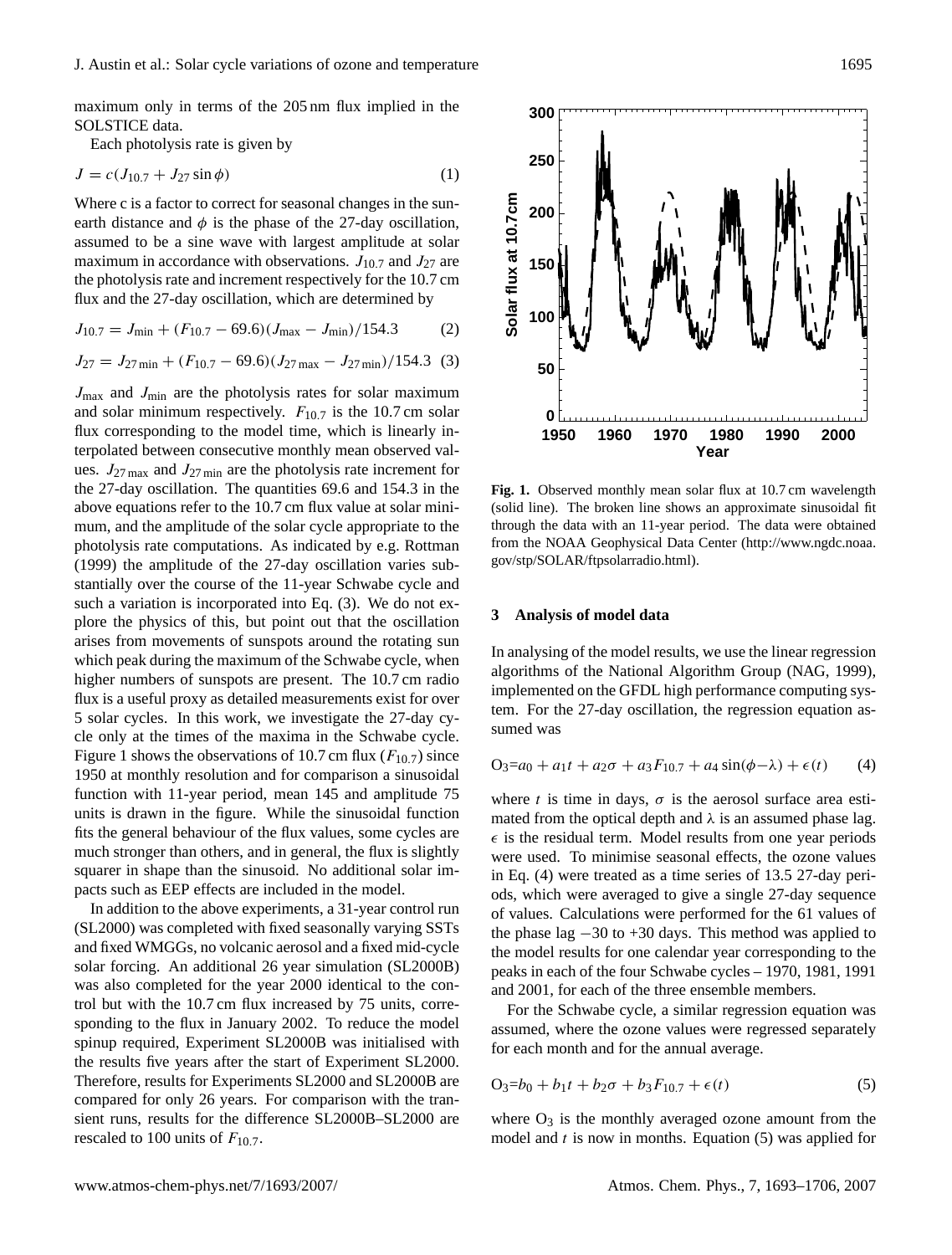

Fig. 2. Lag correlations between ozone and UV averaged over the latitude range  $30^{\circ}$  S to  $30^{\circ}$  N for the 27 day oscillation for the years indicated for the four solar cycles. The contour interval is 0.2. indicated for the four solar cycles. The contour interval is 0.2.

and the 1981 values lower than observed. The values at zero the full 45 year model simulation period, using monthly average values for each of the three ensemble members. The regression model is similar to that of Soukharev and Hood (2006), but the main difference is that here we use  $10.7 \text{ cm}$ flux as the independent solar forcing term, as the model itself was driven by these flux values (Eqs.  $1-3$ ). Also, as the model does not have a tropical oscillation, the QBO term of Soukharev and Hood  $(2006)$  is not included.  $\frac{10000}{2000}$  is not metalcut.

Finally, the analysis was repeated using the simulated temperature as the dependent variable in the regression analysis.

### **4 Results**

## 4.1 The 27-day oscillation

Results are presented of the sensitivity coefficient  $a_4/O_3$  for a one percent change in solar flux at 205 nm wavelength. Results are also presented for the correlation coefficient between  $O_3$  and sin  $\phi$ , i.e. the correlation between  $O_3$  and the 27-day oscillation. We repeat the presentation of Williams et al. (2001) with the AMTRAC results and a somewhat more extensive result database. Williams et al. used an early version of the Unified Model with Eulerian TRansport and Chemistry (UMETRAC) (Austin et al., 2000). Since that

more precisely on the 27-day or the 27-day or 27-day or 27-day or 27-day or 27-day or 27-day or 27-day or 27-d<br>The 27-day of 27-day or 27-day or 27-day or 27-day or 27-day or 27-day or 27-day or 27-day or 27-day or 27-day time, the chemistry has undergone several iterations before reaching the current version (AMTRAC) which was developed for the GFDL climate model AM2 (Anderson et al.,  $(0.4)$ and  $\alpha$  much larger signal, by about a factor of two compared with  $\alpha$ 2004).

Figure 2 shows the 27-day lag correlation for ozone for the  $\frac{1}{2}$   $\frac{1}{2}$  the model results below 5 hpa are in good agreement and good agreement agreement and good agreement agreement and good agreement and good agreement and good agreement and good agreement and good agreem sults are similar to those presented by Williams et al., Fig. 2. Williams et al. noted that significant differences occurred when the UV change was applied to both radiation and photochemistry, as opposed to just the photochemistry as applied  $\frac{1}{\sqrt{2}}$  . However we also find substantial variations. here. However, we also find substantial variations between one solar cycle and the next. For example the lag at the correlation peak increases downwards between 1 and 10 hPa for the year 1981 and 2001 but does not change substantially for four cycles, averaged for the region 30◦ S to 30◦ N. The re-1970 and 1991.

exented of the sensitivity coefficient  $a_4/O_3$  for The results for 2001 are in good agreement with Zhou et al. (1997), their Fig. 7, which covers the period October 1991–September 1994. However in our results, the region of high correlation extends above the stratopause. Zhou et al. note that the correlation between ozone and UV changes during the period. This is explored further in Hood and Zhou (1998) who separate the results into two 500 day periods. The first half of the period yields a lag correlation more similar to our results for 1991 while the second half yields results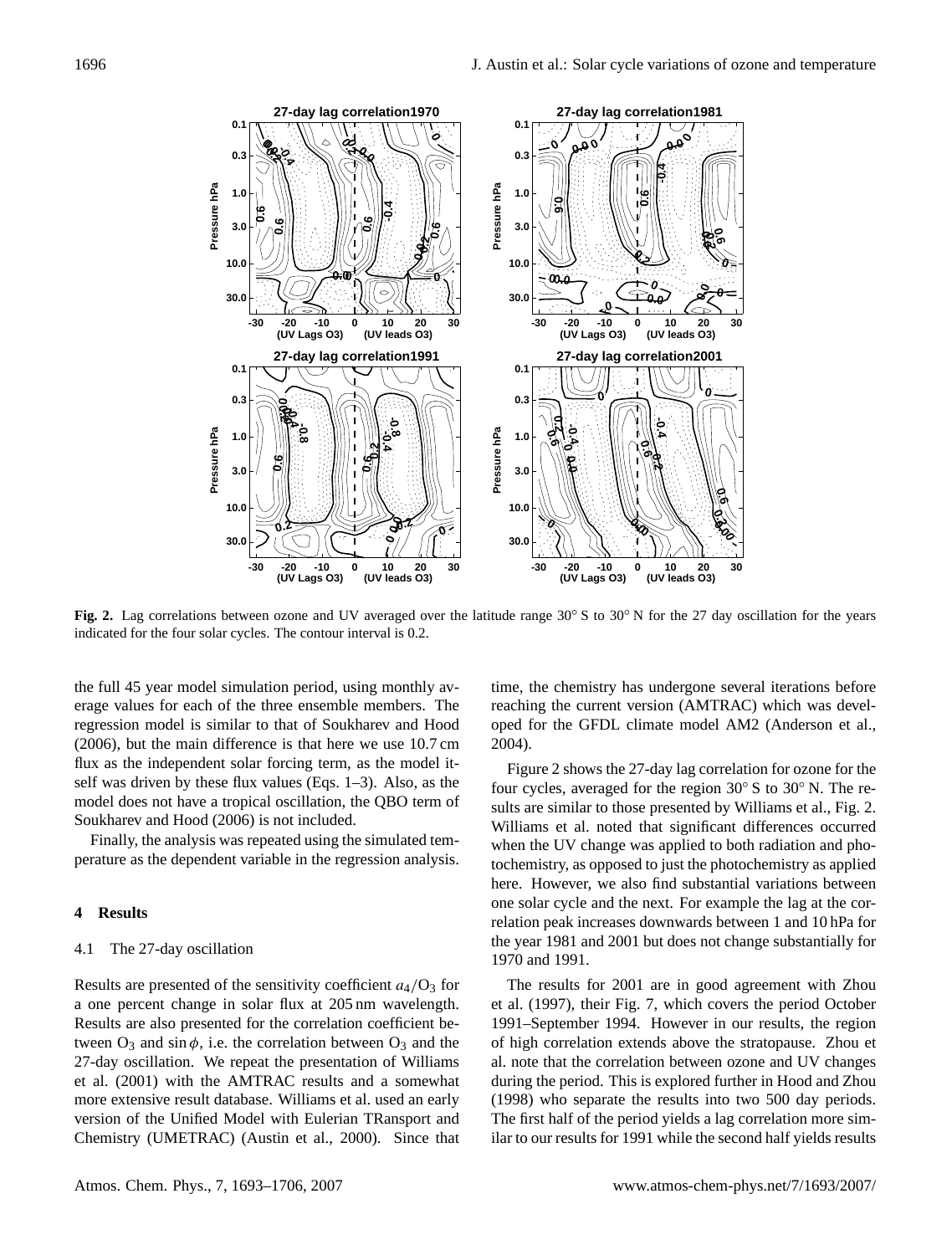

Fig. 3. Lag correlations between temperature and UV averaged over the latitude range  $30^{\circ}$  S to  $30^{\circ}$  N for the 27 day oscillation for the years indicated for the four solar cycles. The contour interval is 0.2. indicated for the four solar cycles. The contour interval is 0.2.

average over the solar  $2001$  change of the solar cycle more similar to our results for 2001. As noted by Hood and Zhou, the lack of a significant 27-day solar signal response ters, 1989), may be related to the fact that the majority of the spond to day time variations. In contrast, the 3-D model is a strict zonal average at 00:00 UT, which is very nearly a diurnal average. Observations of the solar signal in 1979–1980  $\frac{1}{1}$  10  $\pm$  11 1000)  $\pm$  11  $\pm$  4  $\pm$  6 (Hood, 1986; Hood and Cantrell, 1988) are similar to that of the MLS data, except that in this case a significant correlation between ozone and the 27-day UV signal is present in the lower mesosphere where the SBUV data vary diurnally.  $\frac{1}{\sqrt{2}}$  is the model geometries is more dependent on In general, though, the model response is more dependent on the period analysed than the observations. For example, the above 2 hPa in Microwave Limb Sounder (MLS) data (Waozone soundings were taken at night and therefore cannot re-1981 results are about 50% less than observed for the period November 1980 to September 1982 analysed by Hood and Cantrell.

Lag correlation results for temperature are shown in Fig. 3, which may be compared with Williams et al. (2001), Fig. 4. The results are different in many respects from their Run B, which like our simulations also excludes the 27-day cycle in the radiative terms, and indeed look more similar to their Run A, which includes the radiative term. AMTRAC has larger correlations than UMETRAC (Williams et al.), possibly be-

 $T$  the temperature response is mean  $T$  for  $\alpha$  and  $\alpha$ cause the temperature signal is more difficult to detect and requires more 27 day cycles than were simulated with UME- $RAC$ . In high latitudes the lowerstratospheric sig-TRAC.

nal is opposite to the upper stratospheric signal, although not The results do not agree well with the observations of Hood and Zhou (1998). This may be due to the small size of the temperature signal, making the detection of a coherent signal in both observations and model results particularly challenging. The temperature would be expected to lag the the model divergence of  $d = d - 1$ UV by a greater amount than the ozone, because of the time taken for a radiative response to the ozone. This is more clearly visible in the results for 1970 and 1991 but not present in 1981 and 2001, and not clearly apparent in the observa- $\text{ns.}$ tions.

The ozone sensitivity to the 205 nm flux as a function of al-So to september 1982 analysed by Hood and<br>Each individual Schwabe cycle is very different, although at titude is presented in Fig. 4 (cf. Williams et al., 2001, Fig. 3). the phase of maximum correlation, each cycle indicates a peak in the upper stratosphere with a minimum, near zero response in the lower stratosphere. This is similar to the results of Williams et al. for maximum correlation, but the AMTRAC results decrease more substantially with altitude in the upper stratosphere. The peak in the very low stratosphere, below 50 hPa in the results of Williams et al. (2001), is not simulated. In the AMTRAC results, the signal to noise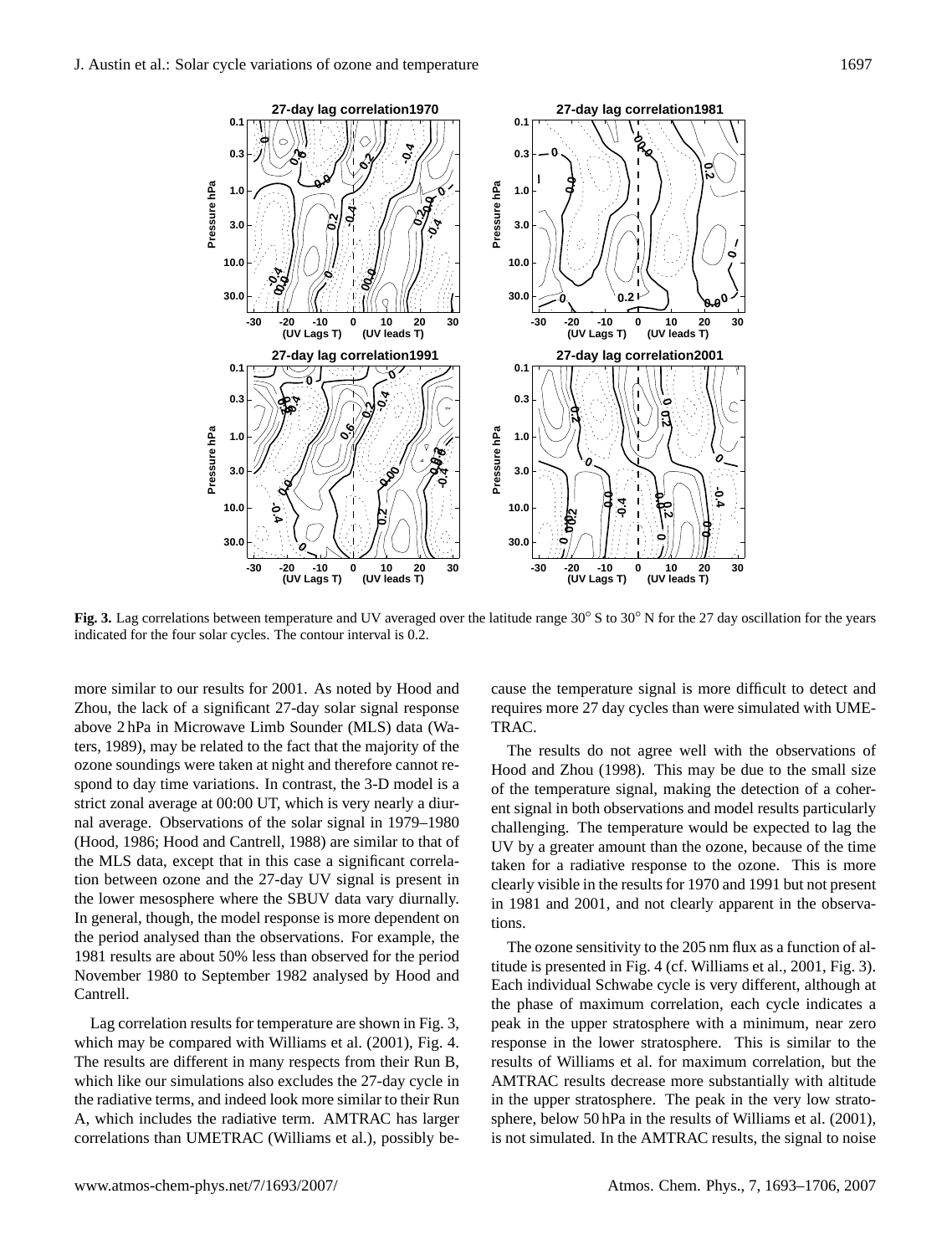

Fig. **Fig.** The sensitivity in % for each % change in model 205 nm flux for the 27-day solar rotation period for the time at correlation between ozone and UV is a maximum correlation (left panel) and at zero lag (right panel). Derived values from MLS data (Hood and Zhou, 1998) for the period 20 October 1991 to 15 July 1994 are given by the black line. The results have been averaged over the latitude range  $30^{\circ}$  S to  $30^{\circ}$  N and over all three ensemble members. The error bars indicate 95% confidence intervals from the linear regression **Fig. 4.** Ozone sensitivity in % for each % change in model 205 nm flux for the 27-day solar rotation period for the time at which the analysis.

ratio became very small in this part of the atmosphere, so the **10.0** their ozone sensitivity is larger than the results obtained here. individual 1-year simulations. Their mean results are also al. (2001) result there is not a real effect for the same rea**h**<br>it son. Rozanov et al. (2006) also found a marked variation 199100<br>If simu in the sensitivity to the year of simulation in a sequence of results are not plotted. The likelihood is that the Williams et in good agreement with observations, but in the mesosphere This could be a result of the simplified mesospheric chemistry in the current work.

**-0.2 -0.1 0.0 0.1 0.2** (1998) peaks at about 0.4% at 5 hPa (black curve in Fig. 4). The model simulations for 1991 and 2001 are in good agreethe 1981 values lower than observed. The values at zero lag here the conservations averages at about twice the mo in magnitude. The values for 1970 are very different to the  $\frac{0.01 \text{ m}}{2}$  intervals for an regression the linear regression the linear regression of the linear regression of the linear regression of the linear regress other years, particularly near 30 hPa. This is likely to be due The observed ozone sensitivity from Hood and Zhou ment with these values, with the 1970 values too high and (Fig. 4, right panel) also covers a wide range and are similar to an interfering dynamical signal rather than a solar impact itself.

 $t \rightarrow 0$ A similar analysis for temperature yields the results shown in Fig. 5 (cf. Williams et al., 2001, Fig. 5). The temperature response is very small, typically less than 0.1 K per % change in 205 nm flux. It is questionable whether the signal is statistically significant in much of the domain, although it appears to be slightly positive for maximum correlation. A clear difficulty faced by the modelling technique used here, in which all the known processes are included, is separating small signals from a dataset rich in features. This is of course the problem also faced in the analysis of observations. In contrast, the simulations of Williams et al. were focused more precisely on the 27-day oscillation since background trends in WMGGs, halogens or indeed monthly average solar flux

were not imposed. Also, inclusion of the radiative effect of in Williams et al. Rozanov et al. (2006) also have a much larger signal, by about a factor of two compared with that **1991** obtained here. the 27-day oscillation likely enhanced the temperature signal

**-0.2 -0.1 0.0 0.1 0.2** 1970s, Hood (1986) and Hood and Cantrell (1988) suggest that the 27-day temperature solar cycle peaks at about 0.06% the model results from the different solar cycles. For the late **10.0** At 2 hPa and above the observed signal increases to about tamed nere.<br>For 1991 the model results below 5 hPa are in good agree**c**<br>**r** correlation between  $\alpha$  is a maximum correlation of  $\alpha$  are equallent averaged over all the solar cycles. This is probably because The values for 1970 are very different to the summary of the neglect of the radiative forcing, as well as possibly ment with measurements from MLS (Hood and Zhou, 1998). 0.08% per 1% change in 205 nm flux from MLS. This is the closest year to the analysis year, but there is a large spread in per 1% change in 205 nm flux. The upper stratospheric peak in the observations averages at about twice the model value other unidentified impacts, on the temperature signal.

### 4.2 The 11-year Schwabe cycle

 $\sim$  50 for a full solar cycle. However, even on a monthly means on a monthly means on a monthly means of  $\sim$ Figure 6 shows the annual mean response of ozone to the solar cycle in % per 100 units of  $F_{10.7}$ , together with the It is questionable whether the signal is statis-<br>all is computed only in the low and middle latitude middle 2  $\sigma$  uncertainty. A statistically significant solar ozone sigand upper stratosphere, extending to the tropical lower stratosphere. An important feature of these results is the low latitude minimum response near 20 hPa. Generally, the results are similar to those observed, for example, the SBUV data from Soukharev and Hood (2006), or the results of Randel and Wu (2007), but there is too much model variability to discern a definitive solar cycle in a large part of the domain.

> The annual mean temperature response as a function of pressure and latitude is shown in Fig. 7. The signal is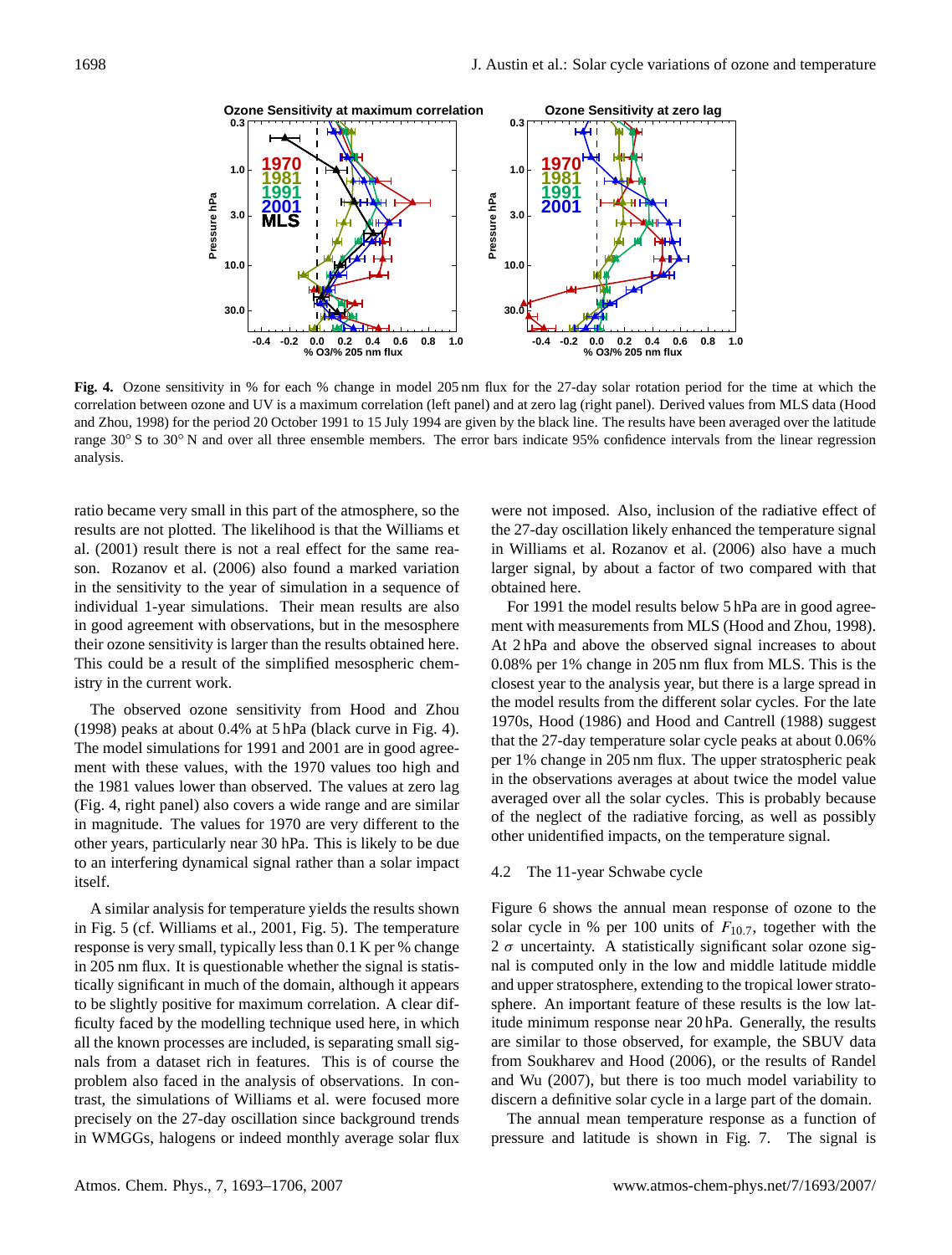

Fig. 5. Temperature sensitivity in K for each % change in model 205 nm flux for the 27-day solar rotation period for the time at which the correlation between ozone and UV is a maximum correlation (left panel) and at zero lag (right panel). Derived values from MLS data (Hood and Zhou, 1998) for the period 20 October 1991 to 15 July 1994 are given by the black line. The results have been averaged over the latitude  $r_{\rm A}$ <sup>o</sup>N and over all three ensemble members. The error bars indicate 95% confidence intervals from the linear regression range 30° S to 30° N and over all three ensemble members. The error bars indicate 95% confidence intervals from the linear regression analysis.



Fig. 6. Left panel: Simulated annual mean ozone solar response in % per 100 units of 10.7 cm flux as a function of pressure and latitude. Right panel:  $2\sigma$  uncertainty in the derived solar response. The contour interval is 0.25% in both panels.

of this paper, we concentrate primarily on the tropical regions **10.0** spheric Sounding Unit (SSU) data (Scaife et al., 2000), but tude range 30° S to 30° N the model results are in reason-**1.0 0.1** nal is opposite to the upper stratospheric signal, although not statistically significant above 70 hPa throughout the low and tai<br>
3C<br>
it<br>
ar<br>
12 all the features are statistically significant. Within the lati-<br>all the features are statistically significant. Within the latiwhere the solar signal in both temperature and ozone can be middle latitudes. In high latitudes the lower stratospheric sigable agreement with the solar cycle computed from Stratooutside this latitude range, observations are less reliable and the model diverges from the observations. For the remainder more clearly defined.

The solar cycle response in the model is analysed by con- $\frac{1}{2}$  is the side of the term  $b_3$ /O<sub>3</sub> from the regression analysis. Figure 8 shows the vertical profile of these results, for each a slight minimum response in this region, but the

results to date (e.g. Shindell et al., 1999; Tourpali et al., 2003; **Latitude** Egorova et al., 2004). Rozanov et al. (2005b) simulated mum response does not appear in any other published model **30.03** providing connuence in the results, out the most strike ing feature is the local minimum in the solar response near **10.0** on a monthly mean the 10.7 cm flux at solar maximum can **3.0** of solar maximum, so the values in Fig. 8 should be mulsolar cycle, the difference between solar maximum and soseason, averaged over all three ensemble members and av-**Pressure the context**<br> **Pressure**<br> **Pressure** sults providing confidence in the results, but the most strikeraged over the latitude range 25◦ S to 25◦ N. For a typical lar minimum is 125–150 units, depending on the definition tiplied by 1.25–1.50 for a full solar cycle. However, even vary substantially. Each season has qualitatively similar re-20 hPa. The demonstration of a statistically significant minia slight minimum response in this region, but they did not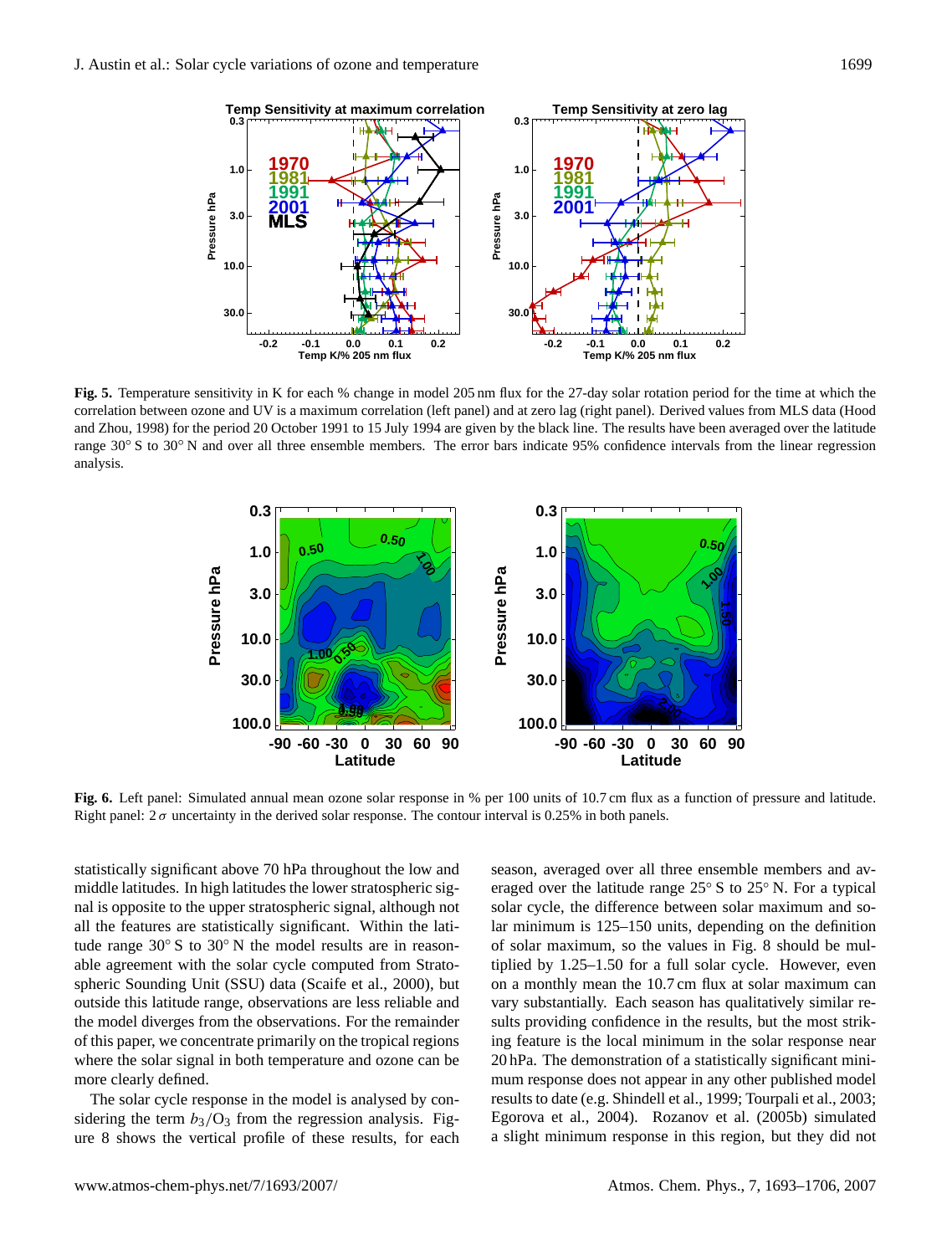

Fig. 7. Left panel: Simulated annual mean temperature solar response in K per 100 units of 10.7 cm flux as a function of pressure and latitude. Right panel:  $2\sigma$  uncertainty in the derived solar response. The contour interval is 0.1 K in both panels.



The error bars indicate 95% confidence intervals from the linear regression analysis. **Fig. 8.** Simulated seasonal mean ozone solar response in % per 100 units of 10.7 cm flux. The results have been averaged over the latitude range 25◦ S to 25◦ N and over all three ensemble members.

comment on the feature or provide any analysis to confirm whether it was realistic or an aspect of random interannual variability.

The annual mean ozone response (Fig. 9) compares well with the observations of Soukharev and Hood (2006). While the observational analysis implies quite large uncertainties, clude saturate instruments and yield quantatively similar results.<br>with a minimum in the process range 10, 25 bPa. Its process with a minimum in the pressure range  $10-25$  hPa. Its precise the satellite instruments all yield qualitatively similar results

location depends on factors such as data resolution. In general, the model agrees reasonably well with HALOE data, but doesn't reproduce the upper stratospheric results of the SAGE data. As in the case of the 27-day cycle, ozone diur- $\frac{1}{2}$  depends on the  $\frac{1}{2}$  data resolution. In the case of the  $\frac{1}{2}$  day cycle, nal variations start to become important in the upper stratosphere and mesosphere and the observations represent a biased, day-time solar impact, whereas the model results in-Atmos. Chem. Phys., 0000, 0001–15, 2007 www.atmos-chem-phys.org/acp/0000/0001/ crepancies with SBUV data, but the low vertical resolution **-2 -1 0 1 2 3 4 5** pali et al. (2007) show comparisons between SBUV data and Umkehr data. The two datasets generally agree well and in were larger than any difference between solar cycles. Tourgations it was found that the error bars in the measurements **10.0** of those instruments may have contributed. There may be clude night time values. Generally, there are significant disd:<br>pa<br>th most cases suggest that the minimum in tropical response octhough in view of the small statistical significance of these sponse. Tourpali et al. also show small horizontal movements **0.3** curs slightly lower than in the satellite data, at approximately th<br>ա<br>Րե in the ozone features, as a function of season of the year, alsome sensitivity to the period analysed but in further investi-25 km (20 hPa), close to the minimum in the model solar reresults we have not analysed the model results in this detail.

The annual mean ozone response (Figure 9) compares well

**-2 -1 0 1 2 3 4 5** near 20 hPa. This is consistent with other work (for example Shibata and Kodera, 2005), which showed that the UV effect reflects the ozone signal with a local minimum in the signal Fig. 10. The signal is very similar in all four seasons, and The temperature response to the solar cycle is shown in on temperature was dominant above 5 hPa, but the ozone efdifferent estimate for the solar signal (e.g. Labitzke et al., temperatures to try to extract the small solar signal is exfrom Scaife et al., 2000) throughout the observed range, but **0.3** fect was dominant below 5 hPa. Model results obtained here ع<br>pr<br>fe are generally smaller than observed. Analysis of observed generally increases to the upper stratosphere. The signal also agree well with Stratospheric SSU data (reanalysis of results tremely challenging, and other observational analyses give a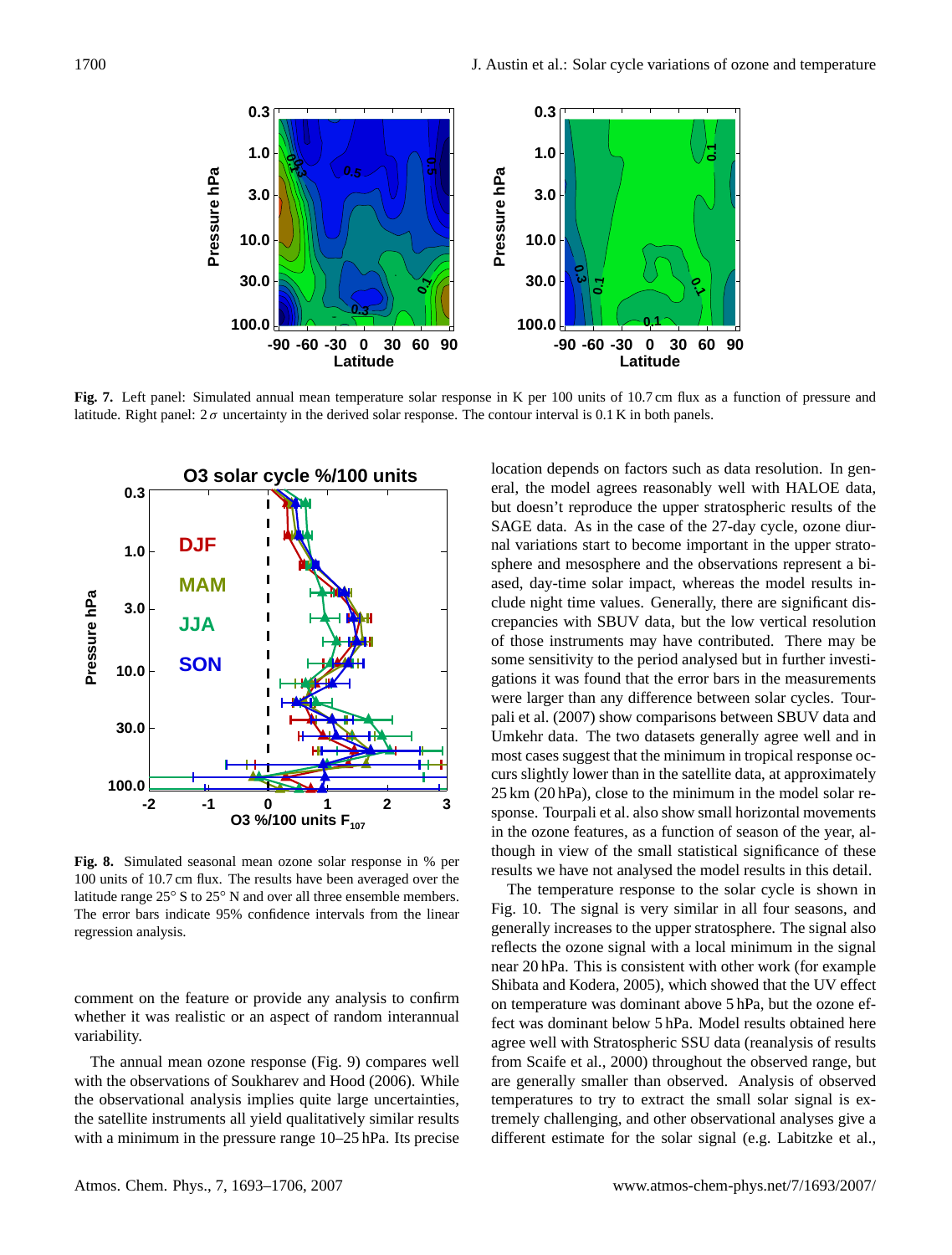2002; Crooks and Gray, 2005). However, these analyses **0.3** used data assimilation fields which are unreliable for low frequency variability (W. Randel, personal communication, 2006). The model simulations presented in Labitzke et al. zooo). The moder simulations presented in EachTrice et al.<br>also gave a larger temperature solar signal than the results presented here, by about a factor of 2. However, none of the simulations show the tropical ozone minimum response which would tend to reduce the temperature response from ozone in the lower to middle stratosphere. la<br>er<br>d<br>1

#### **5 Analysis and results for fixed solar phase**

It is plausible that the tropical response is an artifact of the **-2 -1 0 1 2 3** statistical analysis or that the ozone sensitivity may be a nonlinear function of the solar phase. Hence data from solar maxima and minima may give extreme or different results. To consider this, we repeat the previous model ozone analysis (Fig. 9) using model data from just those years corresponding to solar maxima and minima (1964, 1970, 1976, 1981, 1986, 1991, 1996, 2001). Considering all three ensem-1961, 1966, 1991, 1996, 2001). Considering an ance ensemble members gives 12 years for solar maximum and 12 years for solar minimum. Results for the domain 25◦ S to 25◦ N are shown in Fig. 11 for the annual average, together with the results using all solar phases. The results are in agreement below 20 hPa, and above 2 hPa but diverge from each other in the middle stratosphere. Despite larger uncertainties in examining a limited sample of the period, it would seem that the lower stratospheric minimum is a robust feature of these model results. Nonetheless, with the analysis presented here, it would seem that the differences in the middle to upper stratosphere are statistically significant, but it should be cautioned that the analysis is based on just 4 solar cycles. Processes not included in the regression analysis, such as transport and chemical changes that cannot be represented as simple trend terms, may have contributed to these differas simple undertains, may have contributed to these unter-<br>ences. To obtain a clearer signal during the solar cycle, we examine results from fixed phase simulations (SL2000 and SL2000B) as previously completed by other workers (e.g. Brasseur, 1993; Haigh, 1994; Shindell et al., 1999; Tourpali et al., 2003; Egorova et al., 2004).  $r = 12$  $\frac{1}{2}$ . To obtain a creater signal during the solar cycle, we

The ozone difference between solar maximum and solar mean for timeslice runs for the year 2000 (experiments SL2000B and SL2000 of Table 1) is shown in Fig. 12. In the annual mean, the results are very different for the fixed solar phase results as compared with the transient simulations (Fig. 12, red curve). In particular, the middle stratospheric peak is slightly larger than in the transient simulations, and a minimum no longer occurs near 20 hPa. A slight minimum occurs near  $50$  hPa in the fixed phase results, but this is not statistically significant. These results are consistent with more statistically significantly rises research are consistent with<br>previous simulations of other models with fixed phase solar forcing (see e.g. Soukharev and Hood, 2006) regarding their inability to simulate the lower stratospheric minimum. Below about 50 hPa, the model values have a large uncertainty,



**Fig. 9.** Annual mean ozone solar response in % per 100 units of 10.7 cm flux in comparison with satellite measurements. The re-10.7 cm flux in comparison with satellite measurements. The results have been averaged over the latitude range 25◦S to 25◦N and sults have been averaged over the latitude range 25◦ S to 25◦ N and over all three ensemble members. The error bars indicate 95% confidence intervals from the linear regression analysis. Black lines: fidence intervals from the linear regression analysis. Black lines: model results; coloured lines: satellite results as indicated, from model results; coloured lines: satellite results as indicated, from Soukharev and Hood (2006). Soukharev and Hood (2006).

sons produced similar results, although during the Northern some produced similar results, dialogic daring the rotation tremely and autumn periods the results are more similar to the annual mean transient results in producing a smaller peak response near 3 hPa. presumably due to model dynamical variability. Most sea-

### The seler evale impect on trepical unwelling **6** The solar cycle impact on tropical upwelling

To investigate the impact of dynamics on the results, we exhere, by about a factor of 2. However, none of the solarity, we can amine the solar cycle in tropical upwelling. The tropical ity to simulate the lower stratospheric minimum. Be-<br>portant proxy for the strength of the Brewer-Dobson circulamass upwelling is being increasingly recognised as an imtion, which has been simulated to increase over time in most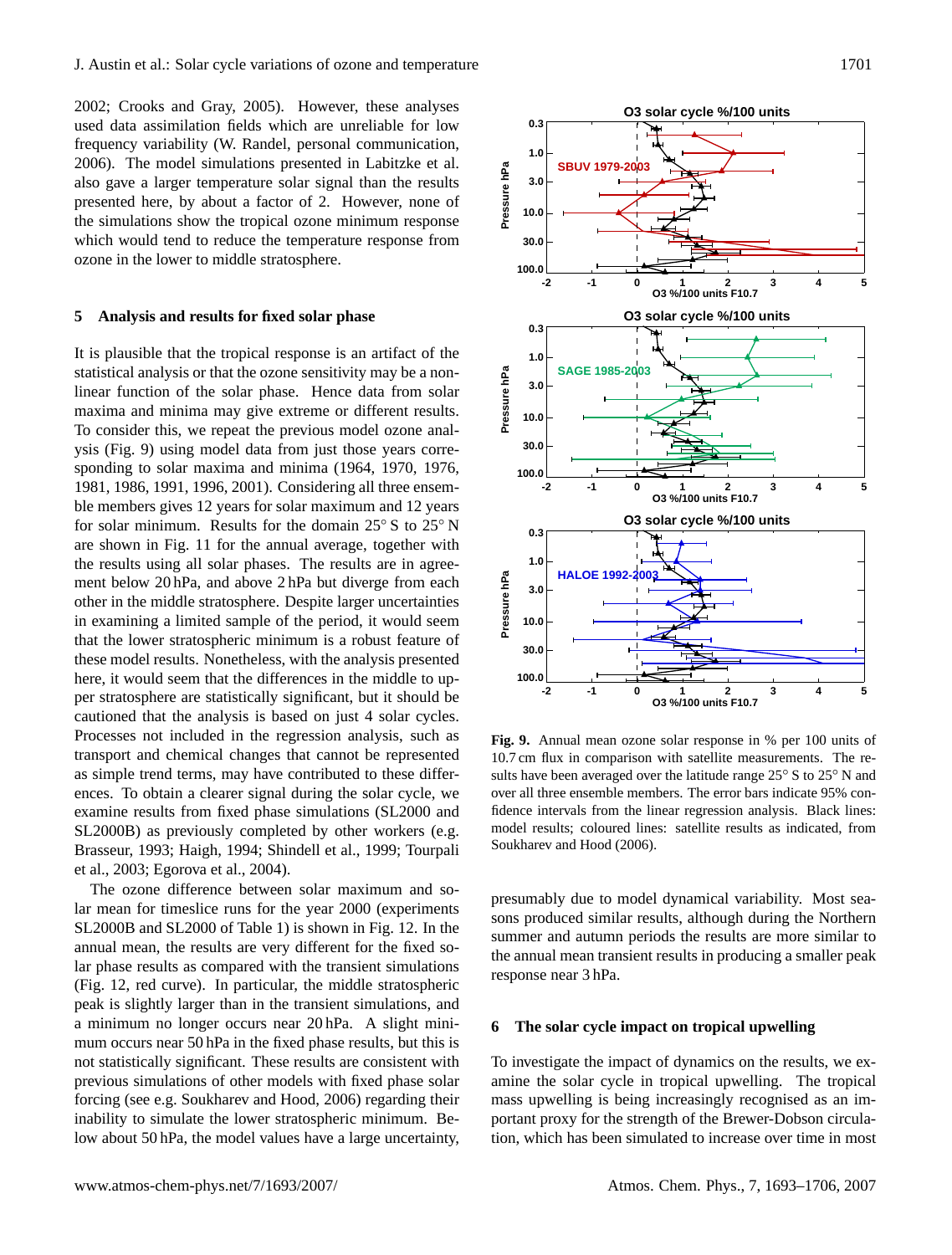

have been averaged over the latitude range 25° S to 25° N and over all three ensemble members. The error bars indicate 95% confidence intervals from the linear regression analysis. The SSU data from Scaife et al. (2000) were reprocessed by using the regression Eq. (5) and cover January 1980 to December 1997. Fig. 10. Seasonal (left panel) and annual (right panel) temperature response to the solar cycle in % per 100 units of 10.7 cm flux. The results



Fig. 11. Annual mean ozone solar response in % per 100 units of 10.7 cm flux. The black line indicates the results using model Processes included in the region and region and regression and regression and regression and the region and the region and the region of the region and the region of the region and the region of the region and the region o data from all solar phases, the red line indicates the results obtained data from an solar phases, the red line indicates the results obtained<br>when only the calendar years of solar maximum and solar minimum 25 S to 25 N and over an time ensemble mem-<br>Interpretation of these results is complex. The change in<br>therefore interpretation of these results is complex. The change in when only are calculated years of solar maximum and solar minimum the latitude range  $25° S$  to  $25° N$  and over all three ensemble members. The error bars indicate the 95% confidence intervals obtained from the regression analysis.

models (Butchart and Scaife, 2001; Butchart et al., 2006). In are that over time chemical constituents had a shorter stratospheric timescale and the large scale tropical ascent rate inthe transient simulations presented here, the mass upwelling also increases and there is also a simple relationship with the inverse age of air (Austin and Li, 2006). The consequences

**the shove works** the tropical ing between the latitudes over which the flux is upwards, ap-**0.3** creased. As in the above works, the tropical upward mass flux is determined from the mass streamfunction by integratproximately 30◦ S to 30◦ N.

**-2 -1 0 1 2 3** in showing a generally positive upwelling solar signal during the seasonal variation, both results are similar below 3 hPa are very large, precluding definitive statements. For exam-**10.0** the simulations is shown in Fig. 13. In both sets of simula-**3.0** The response of the tropical upwelling to the solar cycle in te<br>es<br>e ing Northern summer (not shown). An indirect measure of transport is the concentration of water vapour (e.g. Mote et al., 1996). Again, because of the large variability we show when  $\frac{1}{2}$  the calendar  $\frac{1}{2}$  of solar minimum and solar minimum and solar minimum and solar minimum and solar minimum and solar minimum and solar minimum and solar minimum and solar minimum and solar minimum and only the annual mean solar cycle in the two sets of simulations (Fig. 14), averaged between  $30°$  S and  $30°$  N. In this case, the fixed phase runs indicate a slight increase in water vapour concentrations and the transient runs indicate a  $\epsilon$  model enermoly was not designed to be fear. Nonetheless, below about 3 hPa, the sensitivities to the solar cycle are marginally statistically significant at the 95% contions, the theoretical uncertainties in the solar forcing terms ple, neither results differ significantly from zero while for Northern autumn and a negative upwelling solar signal durdecrease. Results in the mesosphere should be ignored as the model chemistry was not designed to be realistic there. fidence level.

bers. The error bars indicate the 95% confidence intervals obtained intervals obtained intervals obtained in tropopause temperature (Fig. 10) results in a saturated vapor pressure increase of about 3% but at the hygropause, the model results show little sensitivity to the solar cycle. However, a reduction in water vapour due to the solar cycle occurs at slightly higher altitudes, implying increased upward motion, since the water vapour gradient is upwards. Below 10 hPa, upward motion decreases ozone and above 10 hPa upward motion increases ozone slightly, because of the direction of the ozone gradient. The photochemical timescale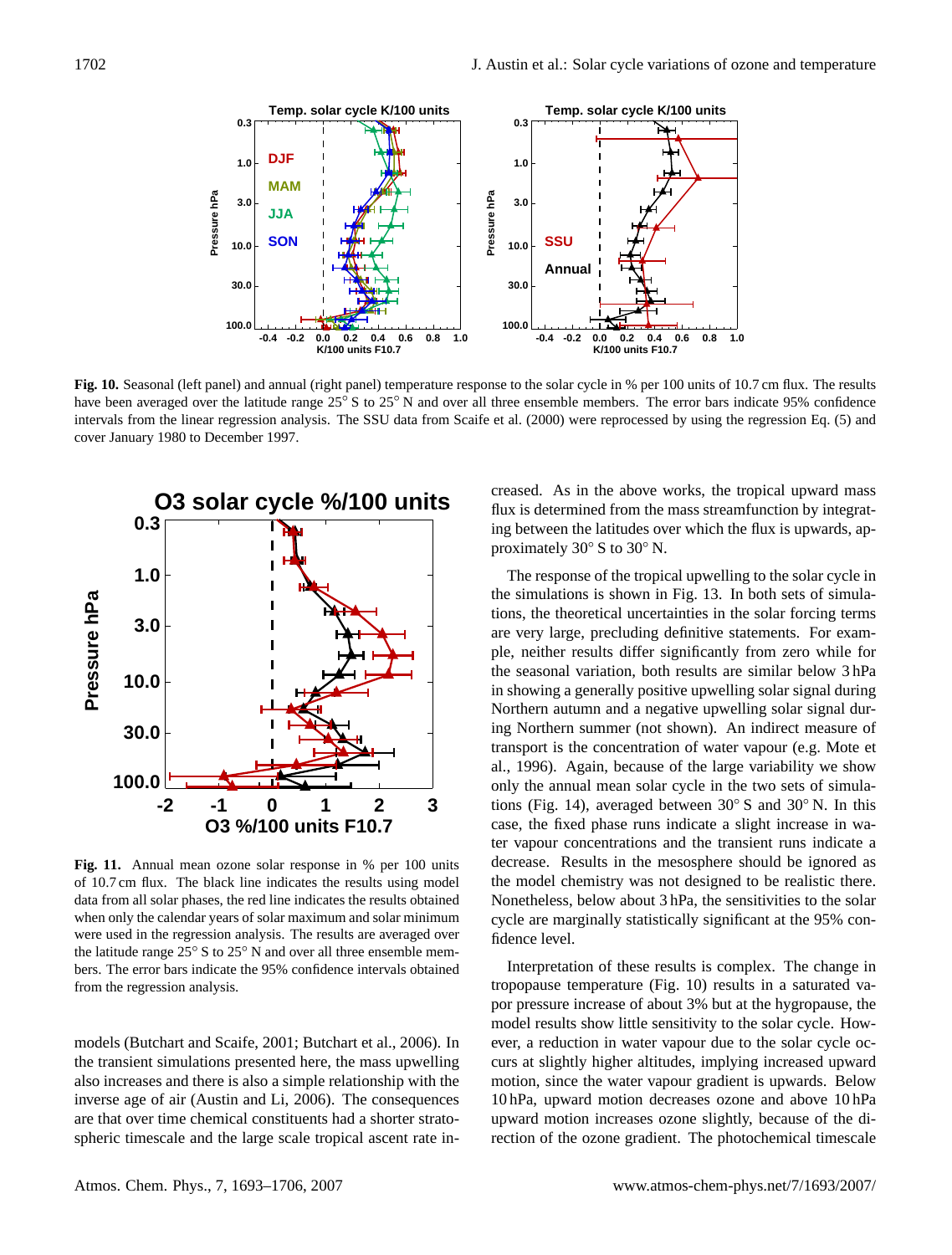

SL2000. The results are an average over the latitude range  $25^{\circ}$  S to  $25^{\circ}$  N for the different seasons (left panel) and for the annual average (right panel). Also included in the right hand panel are the results for the transient experiments in the annual average. All the error bars<br>dangte the 05% confidence intervals denote the 95% confidence intervals. denote the 95% confidence intervals. **Fig. 12.** Ozone solar response in % per 100 units of 10.7 cm flux for solar maximum – solar mean from the timeslice runs SL2000B and  $\frac{1}{2}$  define the 9.7% confidence intervals.  $\frac{1}{2}$  and parallel are the right hand panel are the transient experiments in the annual average.





Fig. 13. Annual mean solar response in the tropical upwelling in % per 100 units of 10.7 cm flux in the transient simulations TRANSA, For emitted in the transferr simulations. The finder, **TRANSB** and **TRANSC** (black) in comparison with the solar signal<br>in simulations  $SL(2000 \text{ rad/sI})$ in simulations SL2000 and SL2000B (red). **Fig. 14.** As Figure 13, but for the water vapour concentration.

decreases rapidly with altitude so that vertical motion becomes less effective. Consequently, the decrease in ozone between so-decrease in  $\alpha$ phase runs (Fig. 12) may be related to the decrease in water vapour seen in Fig. 14. There are two problems with this argument, (i) there is no clear increase in tropical upwelling  $i$  and  $j$  and  $k$  is not channeled and  $j$  and  $k$  is the model dynamical changes – and  $k$  is the model of  $i$  and  $j$  and  $k$  is the proposed dynamical changes – and  $k$  is the model  $i$ increased in upwelling for high solar flux – is inconsistent due to the solar cycle (Fig. 9) and its absence in the fixed  $\frac{1}{2}$  for a function in models in models in models in models in models in models in models in models in models in  $\mathcal{L}$ 

Fig. 14. As Fig. 13, but for the water vapour concentration. nificant minimum in ozone response near 20 hPa, which has

For the 11-year solar cycle in the lower and middle stratoe with the dynamical viewpoint of Kodera and Kuroda (2002), of the simple transient. The implements on temper-<br>a of unward motion would be to increase the adiabatic tropically averaged results demonstrated a statistically and the mathematic cooling relative to the direct radiative effect. There would also be an indirect radiative effect from the solar induced g also be an indirect radiative effect from the solar indirect<br>n ozone change. These impacts on ozone and temperature are not previously better in public on state and competitive are consistent with the model results shown in Figs. 9 and 10. d based on a simplified model. The implications on temperature of upward motion would be to increase the adiabatic  $S_{\alpha}$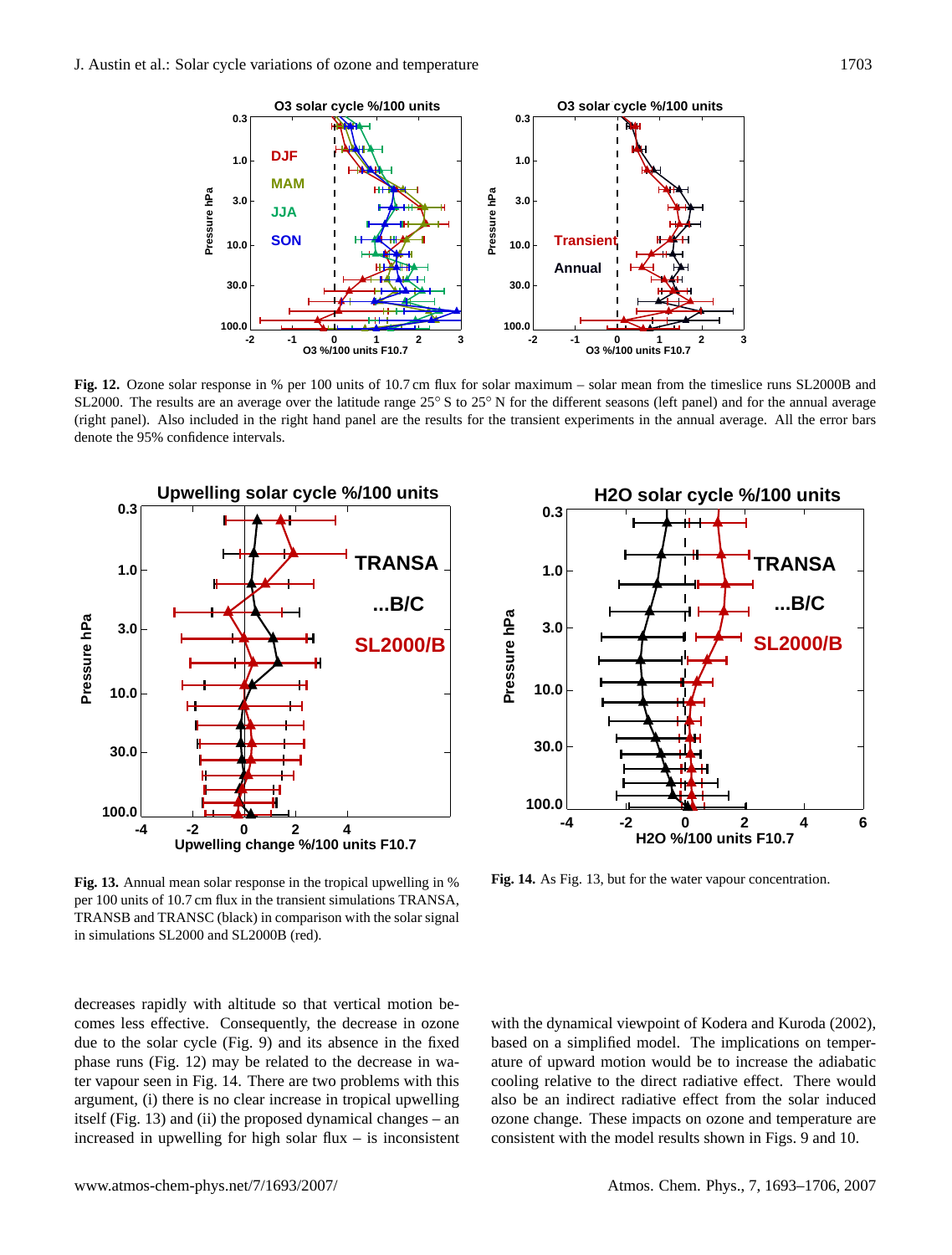### **7 Conclusions**

A coupled chemistry climate model has been used to simulate the impacts of the 27-day solar rotation cycle and the 11-year Schwabe cycle on ozone and temperature.

The 27-day results were analysed for a period of one calendar year at the maximum of each of the 11-year Schwabe cycles when the response was largest. The results were found to vary from one solar cycle to the next. Good agreement was found particularly in ozone between the model results and observations of Zhou et al. (1997) and Hood and Zhou (1998). Depending on the year chosen, the ozone results demonstrated the downward propagation of the 27-day oscillation phase in some cases but with little phase propagation in other years. The ozone sensitivity to the 27-day oscillation was also quantitatively well reproduced, peaking at about 0.4% per 1% change in 205 nm flux. In the model, the peak occurred at higher altitude and in the upper stratosphere the model diverged from the observations, but this may be an error in the observations, which are not strict diurnal averages. The temperature response to the 27-day cycle is small, typically less than 0.5 K, and is difficult to extract from both model and observations. Although as a percentage, the temperature sensitivity varied more than the ozone between solar cycles, the temperature response for 1991 agreed surprisingly well with observations for 1991–1994 (Hood and Zhou, 1998). However, for other years for which measurements exist (Hood, 1986; Hood and Cantrell, 1988) the model results agree only qualitatively with observations. This suggests the need for a further analysis of the 27-day solar cycle in models and the factors contributing to it. It is likely that the different strengths of the Schwabe cycle may be a contributing factor due to the presence of possible nonlinearities in the chemistry.

For the 11-year solar cycle in the lower and middle stratosphere, we show good agreement between model results and observations in the transient simulations, without including energetic electron precipitation effects. In particular, the tropically averaged results demonstrated a statistically significant minimum in ozone response near 20 hPa, which has not previously been published (e.g. Shindell et al., 1999; Soukharev and Hood, 2006). Examination of the ozone values just for the solar maxima and solar minima during the 135 years of simulations ("fixed solar phase analysis") resulted in a higher ozone response in the middle and upper stratosphere while the minimum in ozone response in the lower stratosphere was largely unaffected. In a final set of experiments, with fixed solar phase applied continuously during the runs, as well as fixed climatological SSTs, the ozone response was quite different to the results of the transient runs with the absence of the lower stratospheric minimum. These results are generally consistent with the transient simulations reported by Eyring et al. (2006) which have at the time of writing been analysed for a solar cycle signal (K. Matthes, R. Garcia, K. Shibata, E. Rozanov, personal communications, 2006).

The temperature response to the 11-year solar cycle was determined in large part by the ozone. Comparison with measurements proved to give mixed results as it is hampered by the need to obtain instrument stability of better than a few tenths of a K over a decade or more. Nonetheless, the results agree reasonably well over the pressure range 1 to 30 hPa with the results obtained from one of the satellite datasets that has arguably been best scrutinised (see Nash and Brownscombe, 1983; Scaife et al., 2000).

Although solar cycle effects are small, about an order of magnitude smaller than ozone changes over the last few decades due to chlorine change, accurate simulation of these processes provides confidence in the predictions of the models for the future. One of the significant changes introduced in AMTRAC which is not present in many previous simulations exploring the solar cycle, is the fact that the observed monthly varying Schwabe and temporally varying 27-day cycles are imposed, whereas previous simulations have been completed with a fixed solar phase (Labitzke et al., 2002; Tourpali et al. 2003; Williams et al., 2000 etc.).

It has been suggested that interactions with the quasibiennial oscillation (QBO) may be responsible for the tropical minimum in the ozone solar cycle response. This has been attributed either to a simple interference of the QBO in the statistical analysis (Lee and Smith, 2003) or to a real solar cycle modulation of the QBO itself (e.g., McCormack, 2003). The results obtained here without a model QBO would suggest that this is not essential. Also, observational studies (Soukharev and Hood, 2006), indicate a broad minimum over a wide latitude range consistently occurring over several solar cycles, which is not easily explained by the QBO alone. Nevertheless, a pronounced local minimum ozone solar cycle response is often obtained at 10 hPa centered on the equator (see Figs. 6 and 7 of Soukharev and Hood). This pronounced minimum does suggest a partial role for the QBO in producing at least some of the observed ozone response minimum. This possibility should be investigated in the future using models that simulate a realistic QBO.

It should also be recognised that the solar cycle is by no means sinusoidal in shape (Fig. 1). This may give rise to assymetries also in the dynamics, as well as additional processes with timescales shorter than the 11-year period. Examination of the tropical upwelling, which is a strong candidate for a dynamical response to the solar cycle, proved to be inconclusive in the simulations presented here due at least in part to the large uncertainties in determining the solar signal from a somewhat noisy field. However, simulated water vapour values contained a solar cycle indicative of enhanced upward motion during high solar fluxes. There is a possibility that this increase may have been driven by SSTs, since as noted by White et al. (2003), global SSTs have been phase locked to the solar cycle. Solar induced changes in tropical SSTs could affect the tropical tropopause temper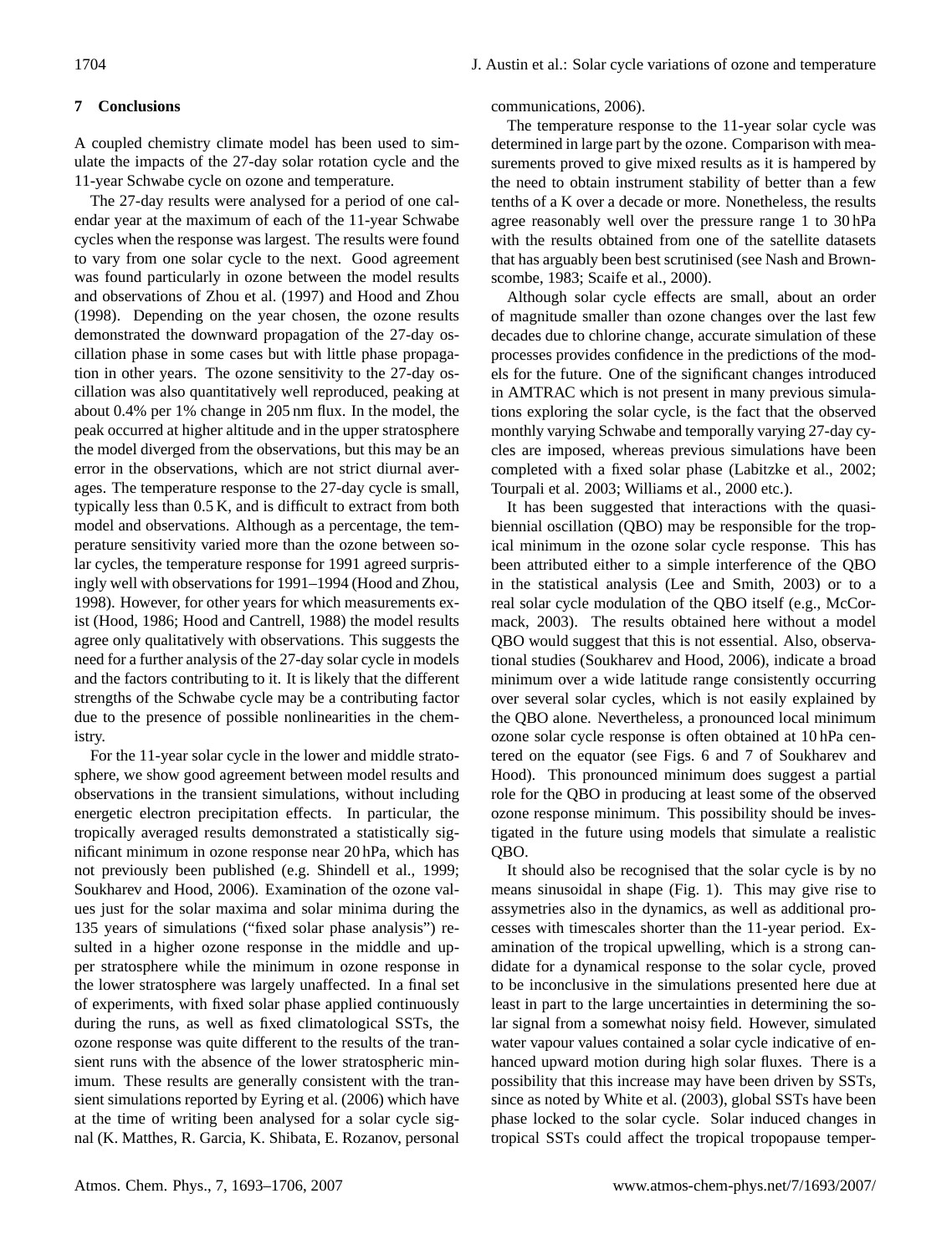ature (T. Reichler, personal communication, 2006), as detected in observations on the 27-day time scale (Hood, 2003). Nonetheless, it is not clear that the model is simulating the correct magnitude or even sign of this effect, since theoretical and observational evidence favors relative downwelling in the tropics near solar maxima (Kodera and Kuroda, 2002; Hood and Soukharev, 2003). Further long simulations are therefore needed both with different models as well as longer and more simulations with the same model to extract more reliable statistics from chaotic fields.

In summary, the improved agreement with observations in our simulations compared with previous work has arisen from the specification of all phases of the 11-year solar cycle as well as time varying SSTs. These two components were absent from control runs in which simulated ozone was consistent with previous simulations. A plausible argument has been presented as to why the SSTs could be playing a major role, an issue which could be examined by completing further simulations with a full solar cycle but climatological SSTs.

*Acknowledgements.* J. Austin's research was supported by the Visiting Scientist Program at the NOAA Geophysical Fluid Dynamics Laboratory, administered by the University Corporation for Atmospheric Research. We would like to thank D. Schwarzkopf, L. Horowitz and two anonymous reviewers for their useful comments on earlier drafts of the paper.

Edited by: V. Fomichev

### **References**

- Anderson, J. L., Balaji, V., Broccoli, A. J., et al.: The new GFDL global atmosphere and land model AM2/LM2: Evaluation with prescribed SST simulations, J. Climate, 17, 4641–4673, 2004.
- Austin J.: A three-dimensional coupled chemistry-climate model simulation of past stratospheric trends, J. Atmos. Sci., 59, 218– 232, 2002.
- Austin, J. and Li, F.: On the relationship between the strength of the Brewer-Dobson circulation and the age of stratospheric air, Geophys. Res. Lett., 33, L17807, doi:10.1029/2006GL026867, 2006.
- Austin, J. and Wilson, R. J.: Ensemble simulations of the decline and recovery of stratospheric ozone, J. Geophys. Res., 111, D16314, doi:10.1029/2005JD006907, 2006.
- Austin, J., Wilson, R. J., Li, F., and Vömel, H.: Evolution of water vapor concentrations and stratospheric age of air in coupled chemistry-climate model simulations, J. Atmos. Sci., 64, 905– 921, 2007.
- Baldwin, M. P. and Dunkerton, T. J.: Observations and statistical simulations of a proposed solar cycle/QBO/weather relationship, Geophys. Res. Lett., 16, 863–866, 1989.
- Brasseur, G.: The response of the middle atmosphere to long-term and short-term solar variability: A two-dimensional model, J. Geophys. Res., 98, 23 079–23 090, 1993.
- Butchart, N. and Scaife, A. A.: Removal of chlorofluorocarbons by increased mass exchange between the stratosphere and the troposphere in a changing climate, 410, 799–802, 2001.
- Butchart, N., Scaife, A. A., Bourqui, M., de Grandpré, J., Hare, S. H. E., Kettlebororough, J., Langematz, U., Manzini, E., Sassi, F., Shibata, K., Shindell, D., and Sigmond, M.: Simulations of anthropogenic change in the strength of the Brewer-Dobson circulation, Clim. Dyn., 27(7–8), 727–741, 2006.
- Callis, L. B., Natarajan, M., and Lambeth, J. D.: Solar-atmosphere coupling by electrons (SOLACE) 3. Comparisons of simulations and observations, 1979–1997, issues and implications, J. Geophys. Res., 106, 7523–7539, 2001.
- Chandra, S., McPeters, R. D., Planet, W., and Nagatani, R. M.: The 27 day solar UV response of stratospheric ozone: solar cycle 21 vs. solar cycle 22, J. Atmos. Terr. Phys., 56, 1057–1065, 1994.
- Chen, L., London, J., and Brasseur, G.: Middle atmosphere ozone and temperature responses to solar irradiance variations over 27 day periods, J. Geophys. Res., 102, 29 957–29 979, 1997.
- Coughlin, K. and Tung, K. K.: Eleven-year solar cycle signal throughout the lower atmosphere, J. Geophys. Res., 109, D21105, doi:10.0129/2004JD004873, 2004.
- Crooks, S. A. and Gray, L. J.: Characterization of the 11-year solar signal using a multiple regression analysis of the ERA-40 dataset, J. Climate, 18, 996–1015, 2005.
- Egorova, T., Rozanov, E., Manzini, E., Haberreiter, M., Schmutz, W., Zubov, V., and Peter, T.: Chemical and dynamical response to the 11-year variability of the solar irradiance simulated with a chemistry-climate model, Geophys. Res. Lett., 31, L06119, doi:10.1029/2003GL019294, 2004.
- Eyring, V., Butchart, N., Waugh, D. W., et al.: Assessment of temperature, trace species and ozone in chemistry-climate model simulations of the recent past, J. Geophys. Res., 111, D22308, doi:10.0129/2006JD007327, 2006.
- Fleming, E. L., Chandra, S., Jackman, C. H., Considine, D. B., and Douglass, A. R.: The middle atmospheric response to short and long term solar UV variations: analysis of observations and 2D model results, J. Atmos. Terr. Phys., 57, 333–365, 1995.
- Frölich, C.: Observations of irradiance measurements, Space Sci. Rev., 94, 15–24, 2000.
- Haigh, J. D.: The role of stratospheric ozone in modulating the solar radiative forcing of climate, Nature, 370, 544–546, 1994.
- Hershel, W.: Observations tending to investigatethe nature of the sun, in order to find the causes or symptoms of its variable emission of light and heat, with the remarks on the use that may possibly be drawn from solar observations, Phil. Trans, Roy. Soc. London, 91, 265–318, 1801.
- Hood, L. L.: Coupled stratospheric ozone responses to short-term changes in solar ultraviolet flux: an analysis of Nimbus 7 SBUV and SAMS data, J. Geophys. Res., 91, 5264–5276, 1986.
- Hood, L. L.: Thermal response of the tropical tropopause region to solar ultraviolet variations, Geophys. Res. Lett., 23, 2215, doi:10.1029/2003GL018364, 2003.
- Hood, L. L. and Cantrell, S.: Stratospheric ozone and temperature responses to short term solar ultraviolet variations: reproducibility of low-latitude response measurements, Ann. Geophys., 6, 525–530, 1988,

[http://www.ann-geophys.net/6/525/1988/.](http://www.ann-geophys.net/6/525/1988/)

Hood, L. L. and McCormack, J. P.: Components of interannual ozone change based on Nimbus 7 TOMS data, Geophys. Res.